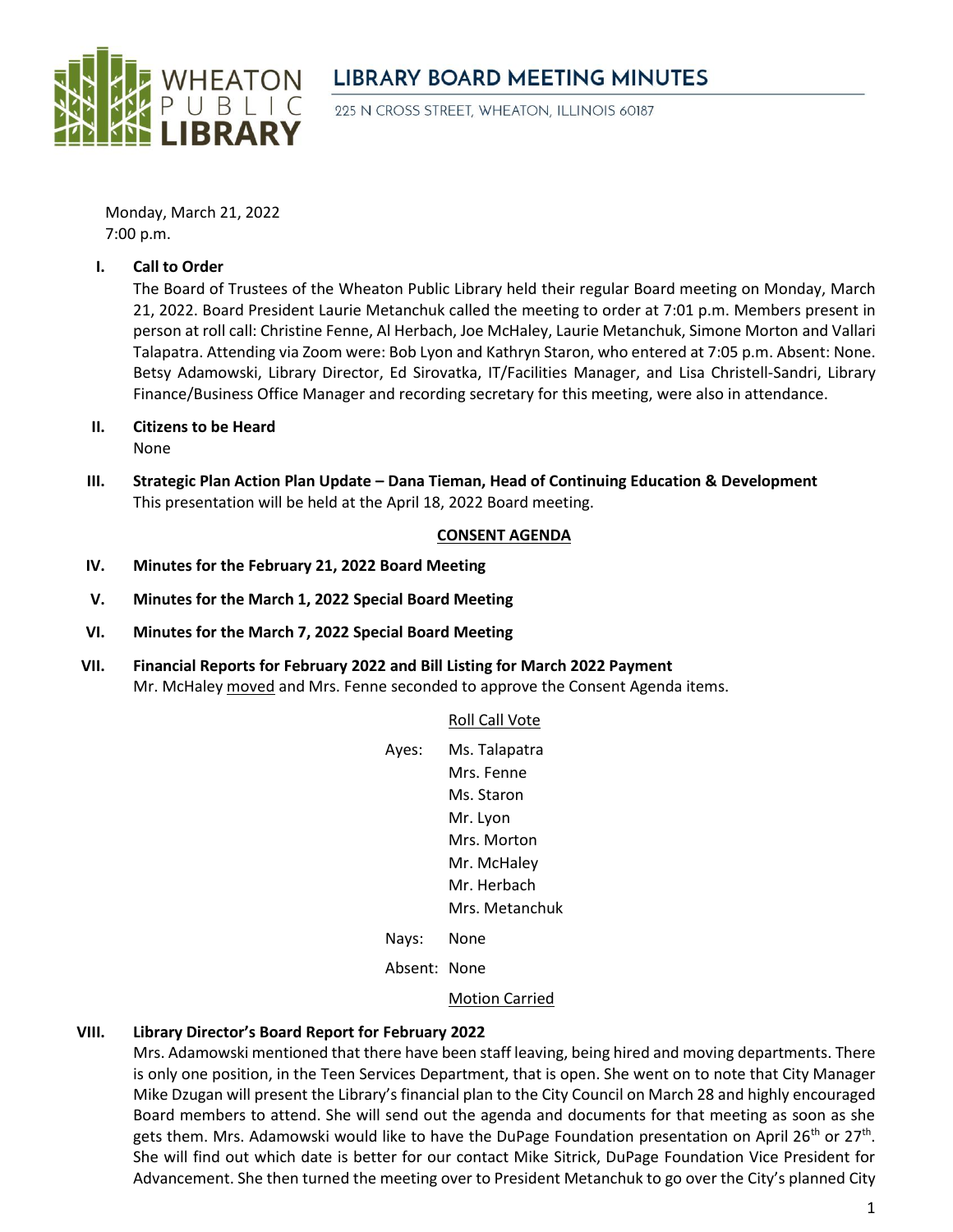Code changes concerning Boards, Commissions and Committees which will affect the Library's Bylaws. She answered some questions from the members and added that they could send questions to Betsy also.

#### **IX. Unfinished Business:**

#### **A. Library Financial Update**

Mrs. Adamowski noted that the update was covered in her Library Director's report.

#### **X. New Business:**

#### **A. Motion to Approve Remote Work Policy**

Mrs. Adamowski answered questions concerning the policy. Mrs. Fenne moved and Mr. McHaley seconded to approve the Remote Work Policy.

#### **Roll Call Vote**

Ayes: Mrs. Morton Mr. Herbach Ms. Staron Mr. McHaley Mrs. Fenne Mr. Lyon Ms. Talapatra Mrs. Metanchuk

Nays: None

Absent: None

#### Motion Passed

# **B. Motion to Close the Library on July 3, 2022**

Mrs. Fenne moved and Ms. Talapatra seconded to approve the motion.

#### **Roll Call Vote**

| Ayes: | Mrs. Fenne     |
|-------|----------------|
|       | Mrs. Morton    |
|       | Mr. Lyon       |
|       | Ms. Staron     |
|       | Mr. McHaley    |
|       | Ms. Talapatra  |
|       | Mr. Herbach    |
|       | Mrs. Metanchuk |
|       |                |

- Nays: None
- Absent: None

#### Motion Passed

## **C. Motion to Approve Service Animals Policy**

Mr. Herbach moved and Mr. McHaley seconded to approve the policy.

#### **Roll Call Vote**

Ayes: Mr. Lyon Mrs. Fenne Ms. Morton Mr. Herbach Mr. McHaley